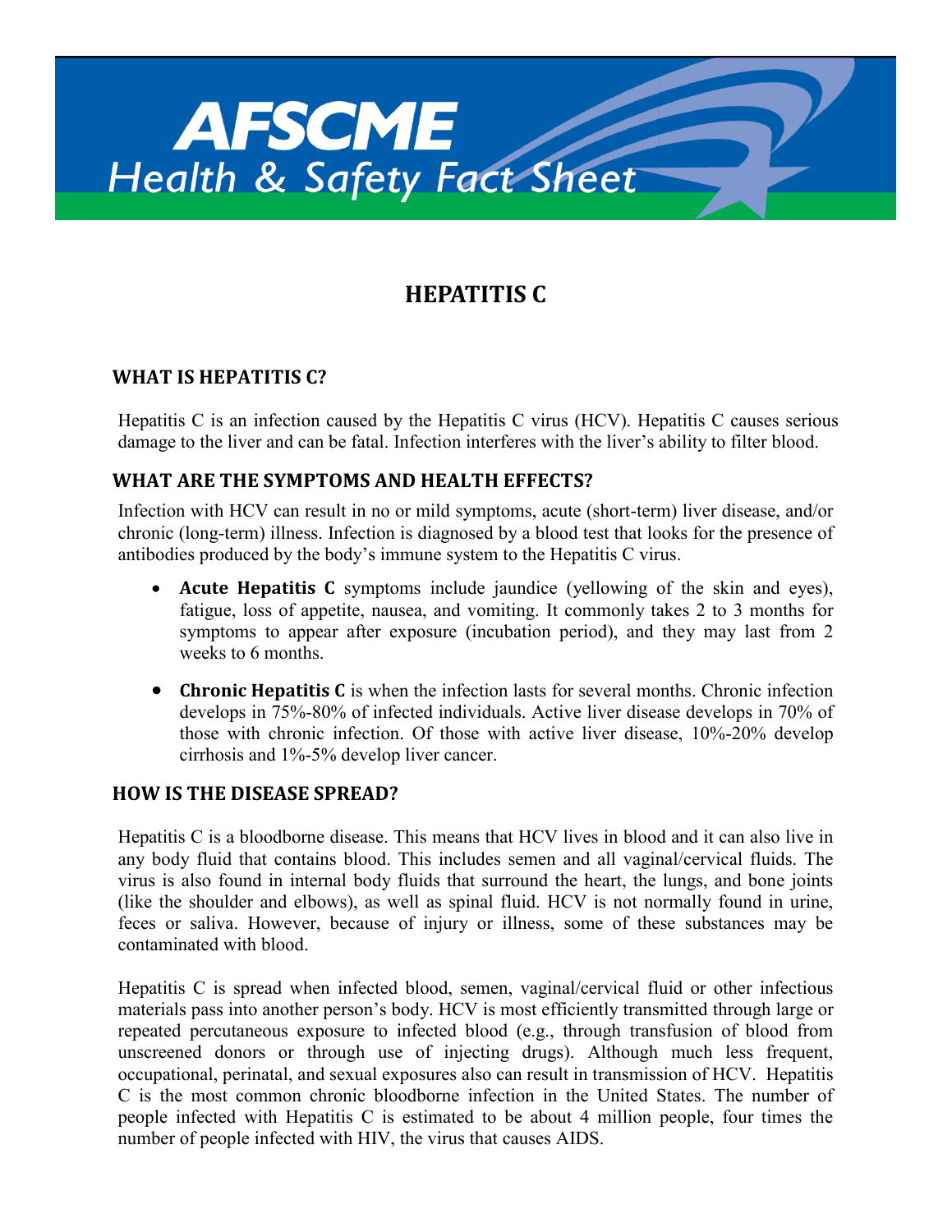# **WHO IS AT RISK?**

The workers with the greatest risk of becoming infected at work are those with jobs that involve routine exposure to blood and other body fluids. Health care and other workers can be exposed to Hepatitis C from needlesticks and cuts and nicks caused by sharp objects. Infection can also occur if workers have contact with blood or infectious body fluids through broken, cut or torn skin. There is a risk of infection if workers are splashed with blood or other body fluids that make contact with naturally wet skin in the eyes, nose, or mouth. Corrections staff, law enforcement, and public safety workers such as emergency medical personnel are at risk through exposure to blood or fluids infected with blood.

# **HOW CAN THE SPREAD OF HEPATITIS C BE PREVENTED?**

Infection can be prevented by avoiding contact with blood and other fluids that might contain HCV. "Universal precautions" (also known as "standard precautions") means treating everyone's blood and body fluids as if they were infected.

Needlesticks can be prevented by using needleless systems, retractable syringes and other devices that have built-in safety features. "Barrier protection" must be used to shield all naturally wet skin (mouth, nose, eyes, etc.) and all broken, cut or torn skin. The barrier must be leak-proof so that infected blood or other fluids cannot pass through it. Latex rubber, other heavy rubbers, materials with certain types of vinyl, and other plastics are good barrier materials. Latex rubber gloves shield the hands by covering any tiny cuts, hangnails, and cracked dry skin that might provide an entry for the virus. Masks, goggles and face shields cover the naturally wet skin in the eyes, nose and mouth from splashes of blood or other infected materials.

#### **WARNING: Many workers are allergic to latex and need to have gloves made of other materials that also provide effective barrier protection.**

#### **IS THERE A VACCINE OR EFFECTIVE TREATMENT?**

There is no vaccine available to prevent infection with Hepatitis C, nor is there a proven cure. To date, there has only been limited progress in treating the disease, usually with interferon or other anti-viral medications.

## **WHAT LAWS EXIST TO PROTECT WORKERS FROM HEPATITIS C?**

#### **OSHA's Bloodborne Pathogens Standard (29 CFR 1910.1030)**

In 1986, AFSCME was the first union to request that the Occupational Safety and Health Administration (OSHA) issue a regulation to protect workers from occupational exposure to bloodborne diseases. OSHA issued the Bloodborne Pathogens Standard in 1991. The standard requires that employers:

- Have an exposure control plan to identify workers at risk.
- Provide safety needles and puncture proof containers for used sharps.
- Ensure that universal precautions are practiced.
- Provide gloves, masks, and other protective equipment.
- Provide prompt evaluation and treatment to workers who have a needlestick or other exposure to blood.
- Train workers each year on bloodborne diseases.

2